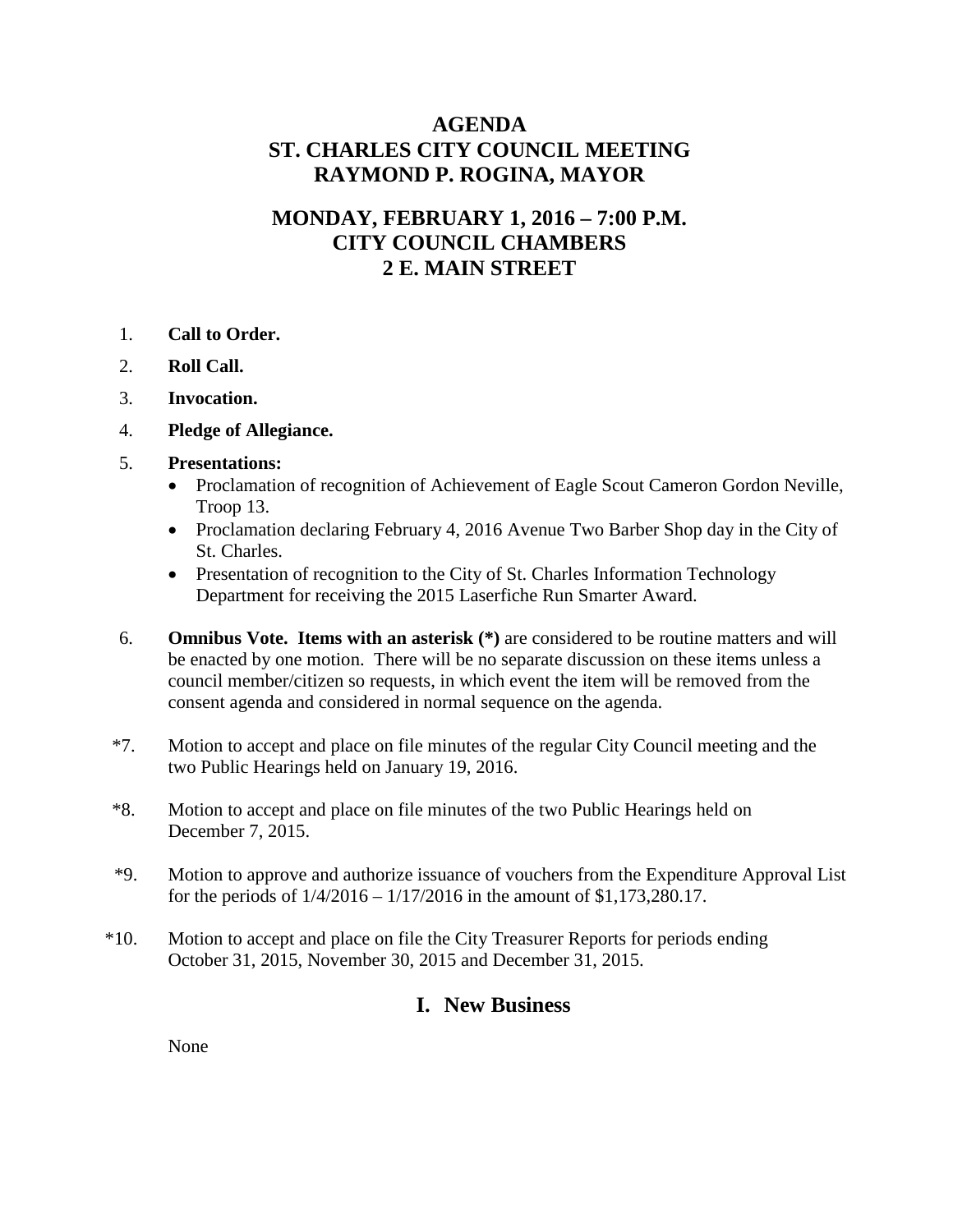# **II. Committee Reports**

#### **A. Government Operations**

- 1. Motion to approve a Class B liquor license for McNally's Group, LLC to be located at 109 W Main Street (former Valley Lodge Tavern).
- 2. Motion to approve a Class D2 liquor license for St. Charles Hotel Partners, LLC d/b/a Hilton Garden Inn located at 4070 E Main Street, St. Charles.
- \*3. Motion to approve a **Resolution** Relating to Termination of Participation by Elected Officials in the Illinois Municipal Retirement Fund.
- \*4. Motion to approve the Final Strategic Planning Process Summary Report.
- \*5. Motion to approve a **Resolution** Abating a Portion of the 2015 Property Tax Heretofore Levied for the City of St. Charles, Kane and DuPage Counties, Illinois.
- \*6. Motion to table to the February 1, 2016 Government Operations Committee item seeking direction regarding a supplemental request for funding assistance from Riverfest for the 2015 event.
- \*7. Motion to accept and place on file minutes of the Government Operations Committee meeting held on January 19, 2016.

## **B. Government Services**

- \*1. Motion to accept and place on file the Minutes of the November 23, 2015 Government Services Committee Meeting.
- \*2. Motion to approve a **Resolution** Authorizing the Mayor and City Clerk of the City of St. Charles to approve Local Agency Agreement for Federal Participation with Illinois Department of Transportation for the Red Gate Road Resurfacing Project.
- \*3. Motion to approve a **Resolution** Authorizing the Mayor and City Clerk of the City of St. Charles to approve a Construction Engineering Services Agreement with Wills Burke Kelsey Associates for the Red Gate Road Resurfacing Project.
- \*4. Motion to approve a **Resolution** Authorizing the Mayor and City Clerk of the City of St. Charles to approve the Purchase of Property located at 115 S.  $9<sup>th</sup>$  Avenue.
- \*5. Motion to approve a **Resolution** Authorizing the Mayor and City Clerk of the City of St. Charles to execute the Ride in Kane New Freedom/JARC and 5310 Service Agreement Phase 10 through 14.
- \*6. Motion to approve a **Resolution** Authorizing the Mayor and City Clerk of the City of St. Charles to approve a Purchase Order for Electric Precast Manholes to Utility Concrete Products.
- \*7. Motion to approve a **Resolution** Authorizing the Mayor and City Clerk of the City of St. Charles to approve a Purchase Order for Substation Transformer Load Tap Changer Maintenance to SPX Transformer Solutions.
- \*8. Motion to approve a **Resolution** Authorizing the Mayor and City Clerk of the City of St. Charles to approve a Design Engineering Contract with Crawford, Murphy & Tilly for the Dunham Road Force Main Assessment.
- \*9. Motion to approve a **Resolution** Authorizing the Mayor and City Clerk of the City of St. Charles to approve a Budget Addition for the Dunham Road Force Main Assessment.
- \*10. Motion to approve a **Resolution** Authorizing the Mayor and City Clerk of the City of St. Charles to Terminate the Intergovernmental Agreement between the City of St. Charles and the County of Kane for the Recycling of Used Electronic Equipment.
- \*11. Motion to approve a **Resolution** Authorizing the Mayor and City Clerk of the City of